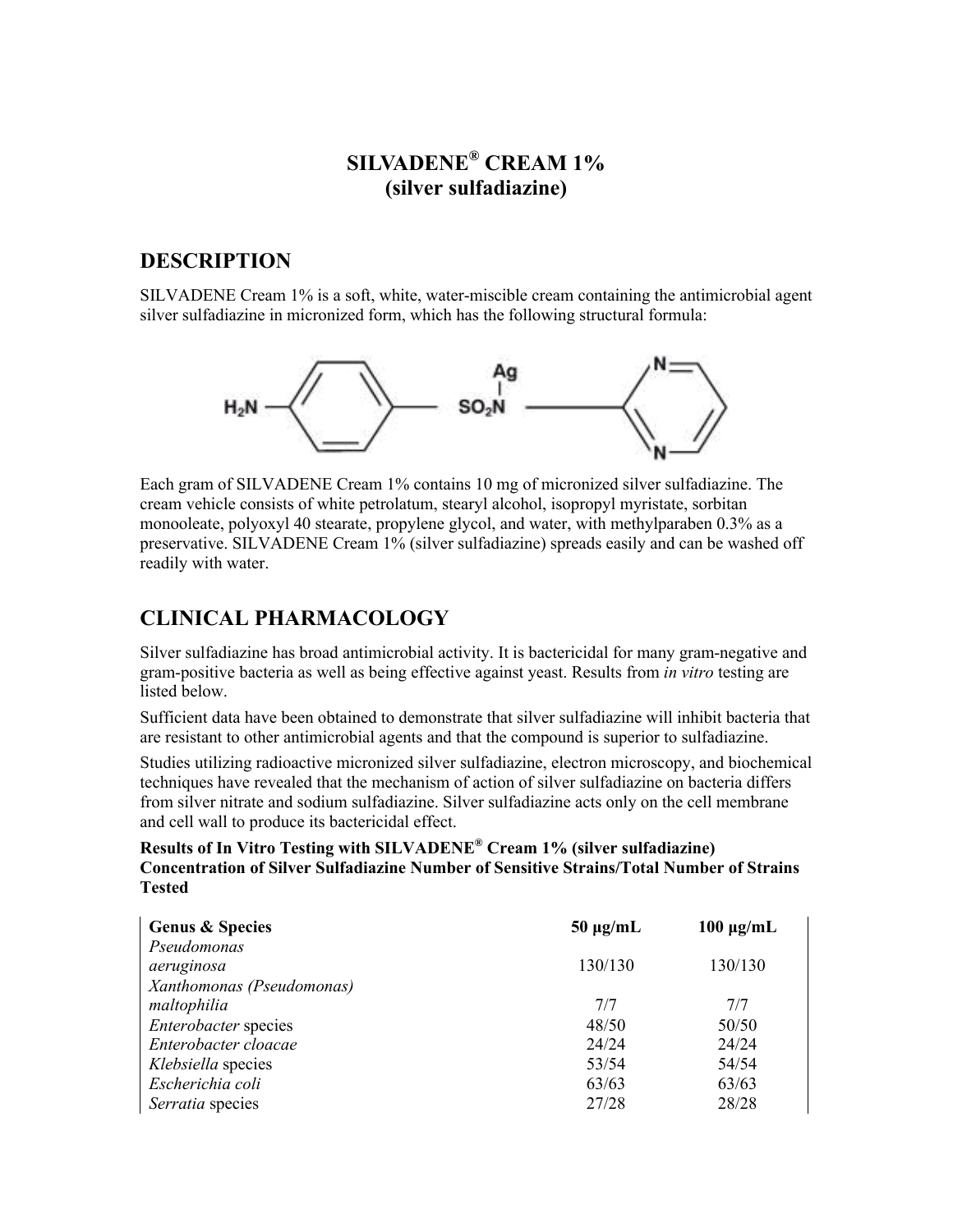| <b>Genus &amp; Species</b>  | $50 \mu g/mL$ | $100 \mu g/mL$ |
|-----------------------------|---------------|----------------|
| <i>Proteus mirabilis</i>    | 53/53         | 53/53          |
| Morganella morganii         | 10/10         | 10/10          |
| Providencia rettgeri        | 2/2           | 2/2            |
| Providencia species         | 1/1           | 1/1            |
| Proteus vulgaris            | 2/2           | 2/2            |
| Citrobacter species         | 10/10         | 10/10          |
| Acinetobacter               |               |                |
| calcoaceticus               | 10/11         | 11/11          |
| Staphylococcus aureus       | 100/101       | 100/101        |
| Staphylococcus              |               |                |
| epidermidis                 | 51/51         | 51/51          |
| $\beta$ -Hemolytic          |               |                |
| <i>Streptococcus</i>        | 4/4           | 4/4            |
| <i>Enterococcus</i> species | 52/53         | 53/53          |
| Corynebacterium-            |               |                |
| diphtheriae                 | 2/2           | 2/2            |
| Clostridium perfringens     | 0/2           | 2/2            |
| Candida albicans            | 43/50         | 50/50          |

Silver sulfadiazine is not a carbonic anhydrase inhibitor and may be useful in situations where such agents are contraindicated.

### **INDICATIONS AND USAGE**

SILVADENE Cream 1% (silver sulfadiazine) is a topical antimicrobial drug indicated as an adjunct for the prevention and treatment of wound sepsis in patients with second- and thirddegree burns.

# <span id="page-1-0"></span>**CONTRAINDICATIONS**

SILVADENE Cream 1% (silver sulfadiazine) is contraindicated in patients who are hypersensitive to silver sulfadiazine or any of the other ingredients in the preparation.

Because sulfonamide therapy is known to increase the possibility of kernicterus, SILVADENE Cream 1% should not be used on pregnant women approaching or at term, on premature infants, or on newborn infants during the first 2 months of life.

# **WARNINGS**

Absorption of silver sulfadiazine varies depending upon the percent of body surface area and the extent of the tissue damage. Although few have been reported, it is possible that any adverse reaction associated with sulfonamides may occur. Some of the reactions, which have been associated with sulfonamides, are as follows: blood dyscrasias including agranulocytosis, aplastic anemia, thrombocytopenia, leukopenia, and hemolytic anemia; dermatologic and allergic reactions, including life-threatening cutaneous reactions [Stevens-Johnson syndrome (SJS), toxic epidermal necrolysis (TEN) and exfoliative dermatitis]; gastrointestinal reactions; hepatitis and hepatocellular necrosis; CNS reactions; and toxic nephrosis.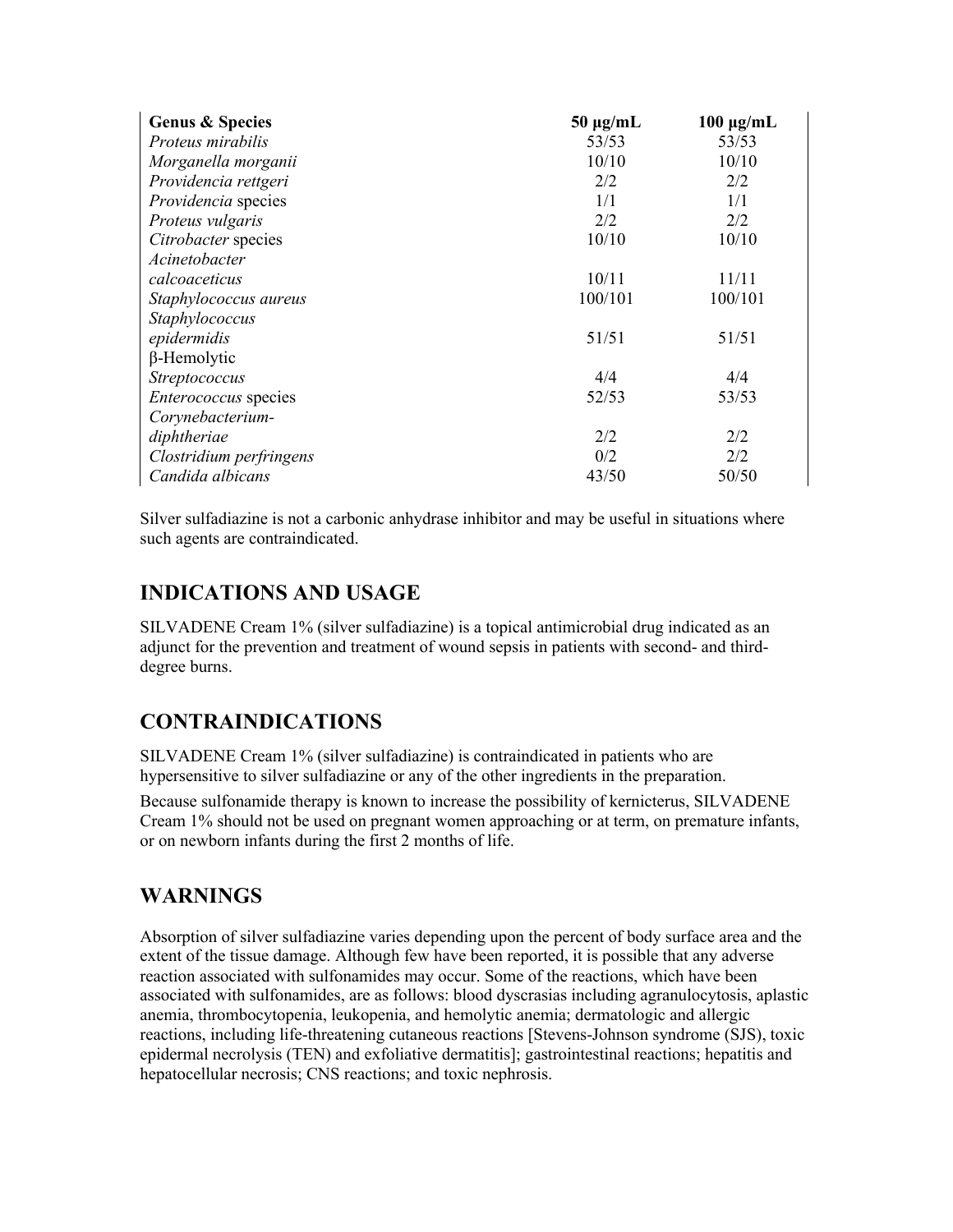There is potential cross-sensitivity between silver sulfadiazine and other sulfonamides. If allergic reactions attributable to treatment with silver sulfadiazine occur, continuation of therapy must be weighed against the potential hazards of the particular allergic reaction.

Fungal proliferation in and below the eschar may occur. However, the incidence of clinically reported fungal superinfection is low.

The use of SILVADENE Cream 1% (silver sulfadiazine) in some cases of glucose-6-phosphate dehydrogenase-deficient individuals may be hazardous, as hemolysis may occur.

## **PRECAUTIONS**

### **General**

If hepatic and renal functions become impaired and elimination of drug decreases, accumulation may occur, and discontinuation of SILVADENE Cream 1% (silver sulfadiazine) should be weighed against the therapeutic benefit being achieved.

In considering the use of topical proteolytic enzymes in conjunction with SILVADENE Cream 1%, the possibility should be noted that silver may inactivate such enzymes.

SILVADENE Cream 1% (silver sulfadiazine) is for topical use only. Avoid contact of SILVADENE Cream 1% (silver sulfadiazine) with the eye.

#### **Laboratory Tests**

In the treatment of burn wounds involving extensive areas of the body, the serum sulfa concentrations may approach adult therapeutic levels  $(8 \text{ mg\% to } 12 \text{ mg\%})$ . Therefore, in these patients it would be advisable to monitor serum sulfa concentrations. Renal function should be carefully monitored and the urine should be checked for sulfa crystals. Absorption of the propylene glycol vehicle has been reported to affect serum osmolality, which may affect the interpretation of laboratory tests.

#### **Carcinogenesis, Mutagenesis, Impairment of Fertility**

Long-term dermal toxicity studies of 24 months' duration in rats and 18 months' in mice with concentrations of silver sulfadiazine three to ten times the concentration in SILVADENE Cream 1% revealed no evidence of carcinogenicity.

### **Pregnancy**

#### *Teratogenic Effects*.

A reproductive study has been performed in rabbits at doses up to three to ten times the concentration of silver sulfadiazine in SILVADENE Cream 1% and has revealed no evidence of harm to the fetus due to silver sulfadiazine. There are, however, no adequate and well-controlled studies in pregnant women. Because animal reproduction studies are not always predictive of human response, this drug should be used during pregnancy only if clearly justified, especially in pregnant women approaching or at term (see [CONTRAINDICATIONS\)](#page-1-0).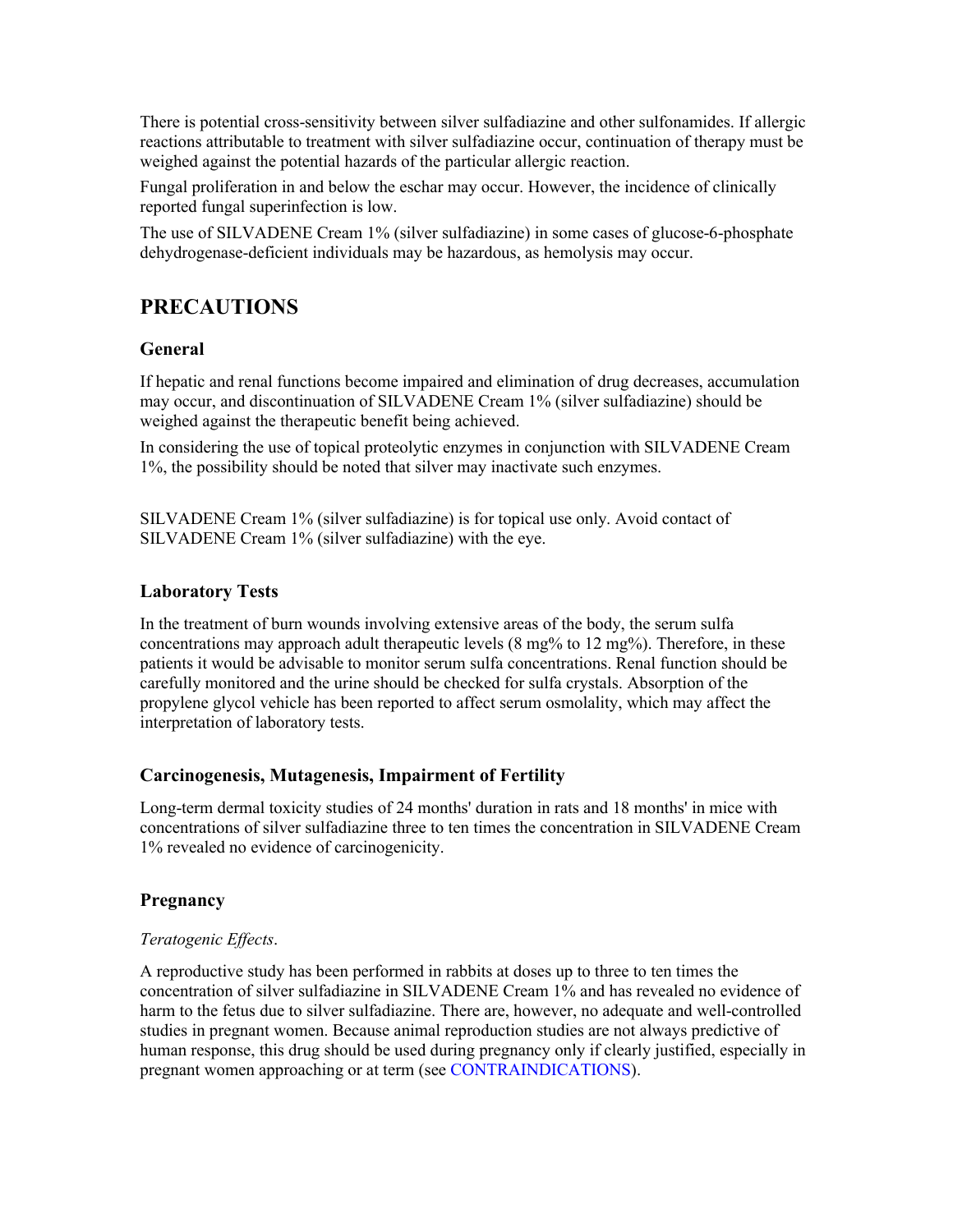#### **Nursing Mothers**

It is not known whether silver sulfadiazine is excreted in human milk. However, sulfonamides are known to be excreted in human milk, and all sulfonamide derivatives are known to increase the possibility of kernicterus. Because of the possibility for serious adverse reactions in nursing infants from sulfonamides, a decision should be made whether to discontinue nursing or to discontinue the drug, taking into account the importance of the drug to the mother.

### **Geriatric Use**

Of the total number of subjects in clinical studies of SILVADENE Cream 1%, seven percent were 65 years of age and over. No overall differences in safety or effectiveness were observed between these subjects and younger subjects, and other reported clinical experience has not identified differences in responses between the elderly and younger patients, but greater sensitivity of some older individuals cannot be ruled out.

### **Pediatric Use**

Safety and effectiveness in pediatric patients have not been established (see [CONTRAINDICATIONS](#page-1-0)).

# **ADVERSE REACTIONS**

Several cases of transient leukopenia have been reported in patients receiving silver sulfadiazine therapy.<sup>1,2,3</sup> Leukopenia associated with silver sulfadiazine administration is primarily characterized by decreased neutrophil count. Maximal white blood cell depression occurs within 2 to 4 days of initiation of therapy. Rebound to normal leukocyte levels follows onset within 2 to 3 days. Recovery is not influenced by continuation of silver sulfadiazine therapy. An increased incidence of leukopenia has been reported in patients treated concurrently with cimetidine.

Other infrequently occurring events include skin necrosis, erythema multiforme, skin discoloration, burning sensation, rashes, and interstitial nephritis.

Reduction in bacterial growth after application of topical antibacterial agents has been reported to permit spontaneous healing of deep partial-thickness burns by preventing conversion of the partial thickness to full thickness by sepsis. However, reduction in bacterial colonization has caused delayed separation, in some cases necessitating escharotomy in order to prevent contracture.

# **DOSAGE AND ADMINISTRATION**

Prompt institution of appropriate regimens for care of the burned patient is of prime importance and includes the control of shock and pain. The burn wounds are then cleansed and debrided, and SILVADENE Cream 1% (silver sulfadiazine) is applied under sterile conditions. The burn areas should be covered with SILVADENE Cream 1% at all times. The cream should be applied once to twice daily to a thickness of approximately 1/16 inch. Whenever necessary, the cream should be reapplied to any areas from which it has been removed by patient activity. Administration may be accomplished in minimal time because dressings are not required. However, if individual patient requirements make dressings necessary, they may be used.

Reapply immediately after hydrotherapy.